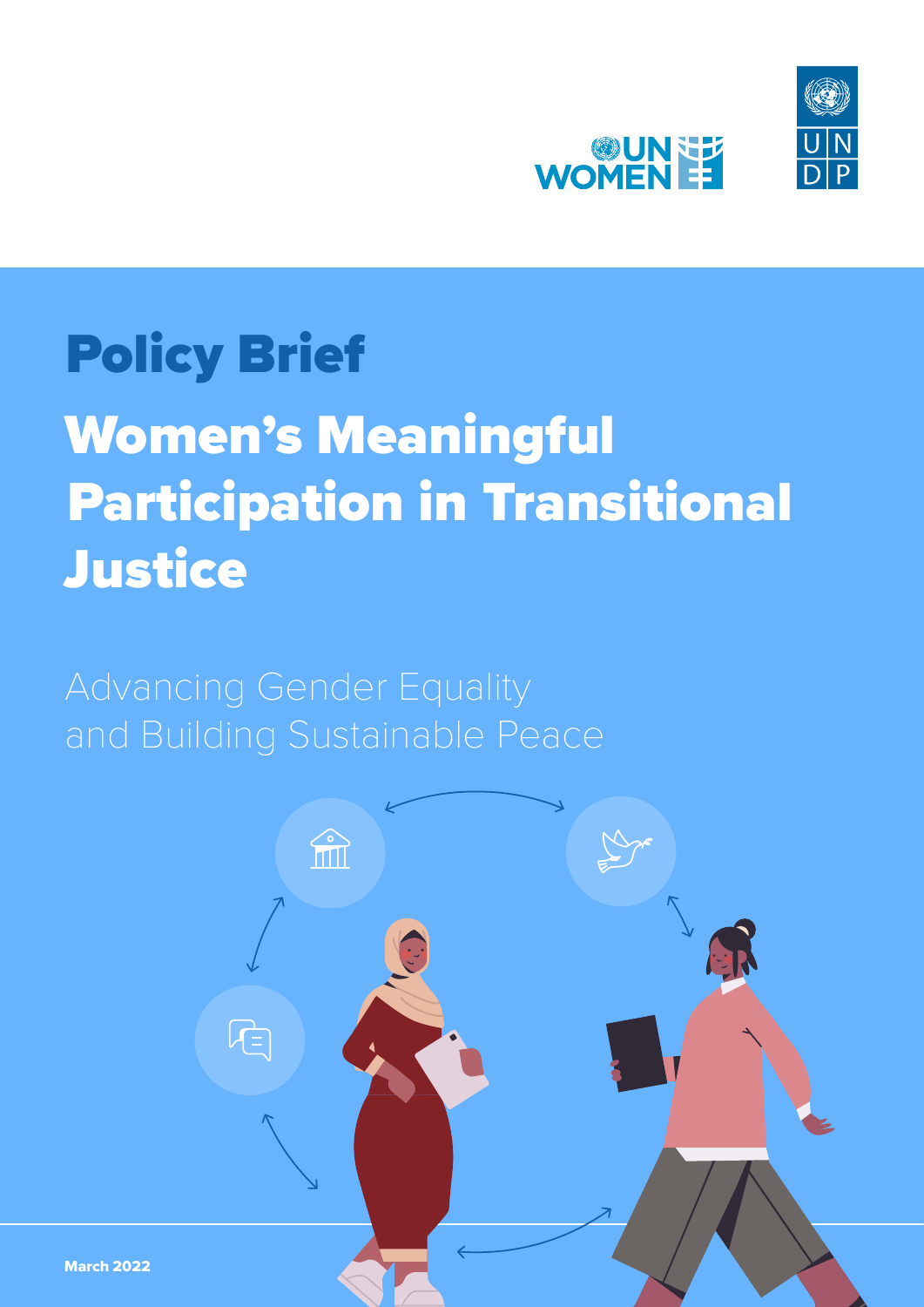## Introduction

### Purposes of the brief \*

The purposes of the brief are twofold. Firstly, it is intended to trigger UN rethinks on the subject of women's participation in transitional justice at both the policy and programme levels. The paper is intended as a strategic start to examine a complex, challenging and urgent subject; therefore, it is reflective and propositional rather than definitive or exhaustive. Secondly, it will be used as a substantive contribution towards the larger UN process to review and update the 2010 Guidance Note of the Secretary-General on the United Nations Approach to Transitional Justice.

### Subject of the brief

This paper explores what women's meaningful participation in transitional justice means and 'looks like', in policy and practice. It does this by:

| <b>Section 1</b> | Reviewing the current policy framework and assertions for women's meaningful participation in transi-<br>tional justice, but also gaps between this and practice;                 |
|------------------|-----------------------------------------------------------------------------------------------------------------------------------------------------------------------------------|
| <b>Section 2</b> | Elaborating a definition for women's meaningful participation in transitional justice, as well as elaborat-<br>ing typologies of key women stakeholders and key roles women take; |
| <b>Section 3</b> | Suggesting a series of key lessons for advancing women's meaningful participation in transitional justice;                                                                        |
| <b>Section 4</b> | Suggesting deeper considerations for transitional justice programming, including re-imagining 'change<br>models', 'outcome domains' and 'benchmarks'; and                         |
| <b>Section 5</b> | Recommending adjustments for UN policy and programming to better promote women's meaningful<br>participation in transitional justice.                                             |

The paper focuses specifically on women and addressing the unique barriers women face as a result of genderbased discrimination. Importantly, this is not a 'gender analysis' of transitional justice and does not specifically focus on other important gender issues.

### **Methodology**

Research and analysis to produce this paper were undertaken by an external and independent research consultant from February-May 2021. Mixed methods were employed, including literature review and interviews with 79 'subject matter experts' (71 percent women and 29 percent men) from the UN, civil society and academia (including those located in / focused on Africa, Asia, Europe and Latin America).

\* This policy brief is a short overview of the 'Women's Meaningful Participation in Transitional Justice: Advancing Gender Equality and Building Sustainable Peace' report. Please use the full version of the report for citation, reproduction, and adaptation purposes. A PDF version of the full report is available at [undp.org/publications.](http://undp.org/publications.)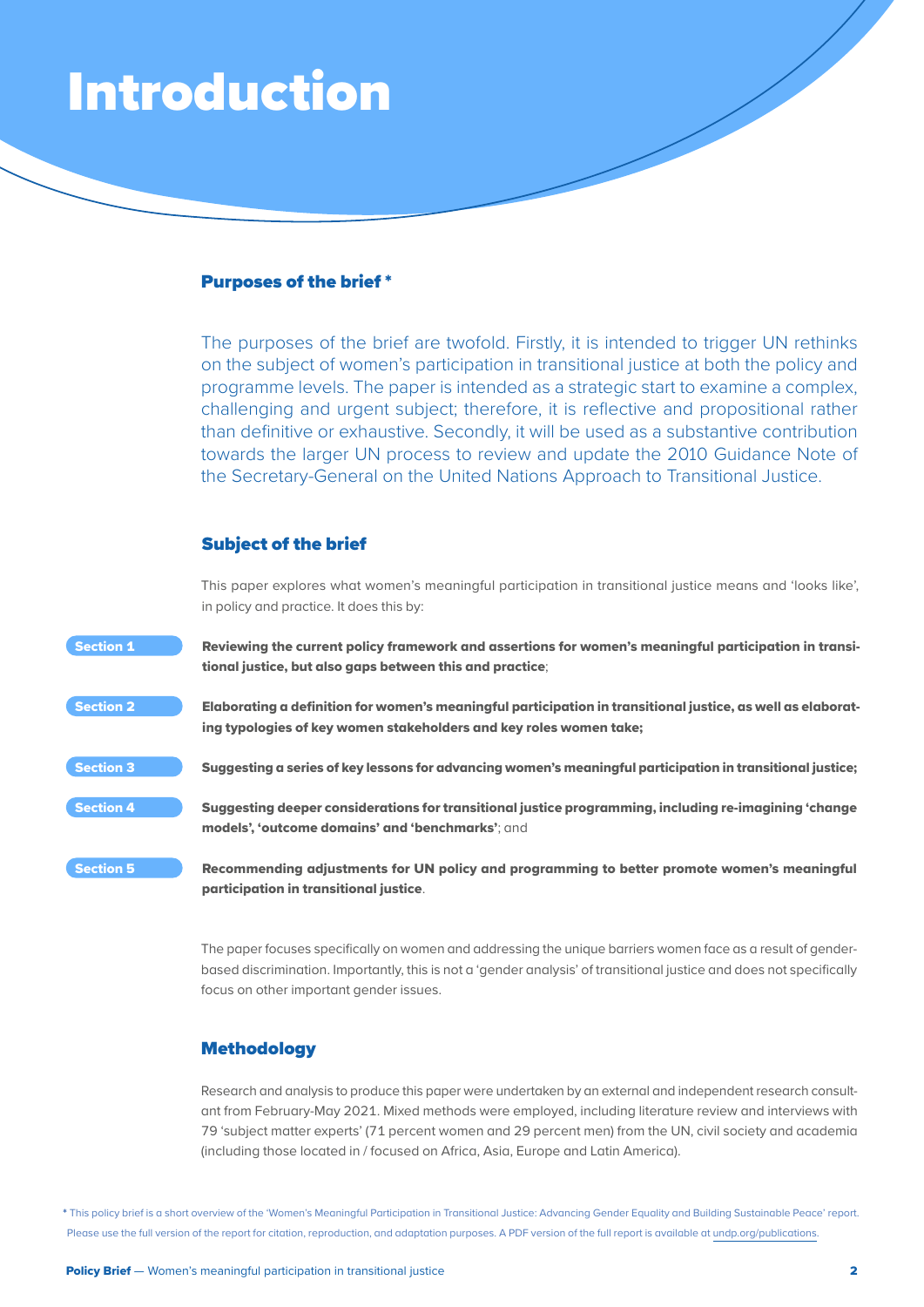International framework for women's meaningful participation in transitional justice

> Women's meaningful participation in transitional justice has been an established requirement of international peace and security responses for over 20 years. The principle of women's meaningful participation in all aspects of transitional justice is particularly reinforced in:

 UNSCR 1325: women, peace and security (2000)—first requires women's equal participation and full involvement in all efforts for the maintenance and promotion of peace and security, and the need to increase their role in decision-making; and

 UN Secretary General's Guidance Note on Transitional Justice (2010)—Principle 4: Strive to ensure women's rights through transitional justice processes and mechanisms.

Embedded within the international Women, Peace and Security (WPS) policy framework are key assertions for why women's meaningful participation in transitional justice matters. These include:

## Women's equal participation is a basic normative right Women's meaningful participation challenges discriminatory power structures Women are an agent rather than an object in transitional justice Women's meaningful participation leads to inclusion writ large Women's meaningful participation improves 'operational effectiveness' **Assertion 1** Assertion 2 Assertion 3 Assertion 4 Assertion 5

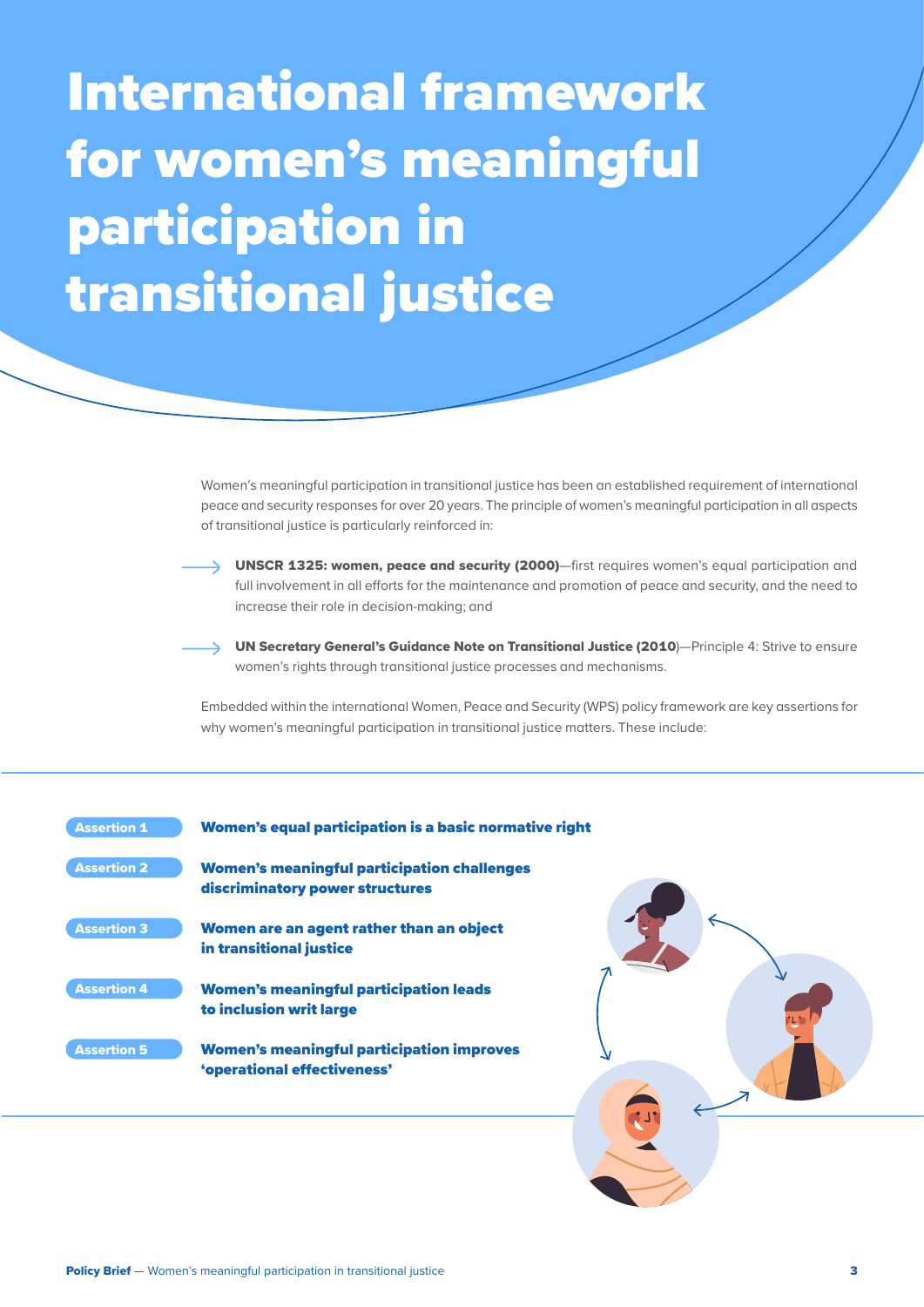# Defining women's meaningful participation in transitional justice

The 'quantity' of women at all levels and in all elements of transitional justice is a necessary part of meaningful participation—clearly, women must be present. However, women's meaningful participation is not simply about the *quantity* of women, but about the *quality* and *effectiveness* of their role *to influence* transitional justice processes and outcomes.

Women's meaningful participation, therefore, needs a definition beyond the number game. How this is achieved in any given context will depend greatly on that context; however, this paper proposes some basic conceptual anchors to ensure that the concept is not mistreated:

### Definition for women's meaningful participation in transitional justice:

Meaningful women's participation involves the convergence of several elements and manifests when women from diverse backgrounds:

- Have the ability to enter settings, mechanisms and positions of power freely and unhindered and without fear for their safety;
- $\rightarrow$  Are present in settings, mechanisms and positions of power so that they can directly seize opportunities to inform, influence and make decisions;
- $\rightarrow$  Possess self-efficacy, knowledge and confidence to effectively represent their whole and diverse intersectional range of 'gendered' interests, values and experiences;
- $\rightarrow$  Deploy their agency by gathering evidence, substantively setting agendas, building coalitions and collaboratively mobilising strategies to impel change; and
- $\rightarrow$  Exert influence that alters decision-making outcomes to better reflect diverse women's interests, values and experiences and, therefore, also those of the wider society.

Increasing the numbers (i.e. numeric or descriptive participation) of a diverse cross-section of women and enabling the conditions by which the quality and impact of their roles (i.e. the substantive representation of their gendered interests in decision-making) can be deepened are vital twin-tracks of meaningful inclusion.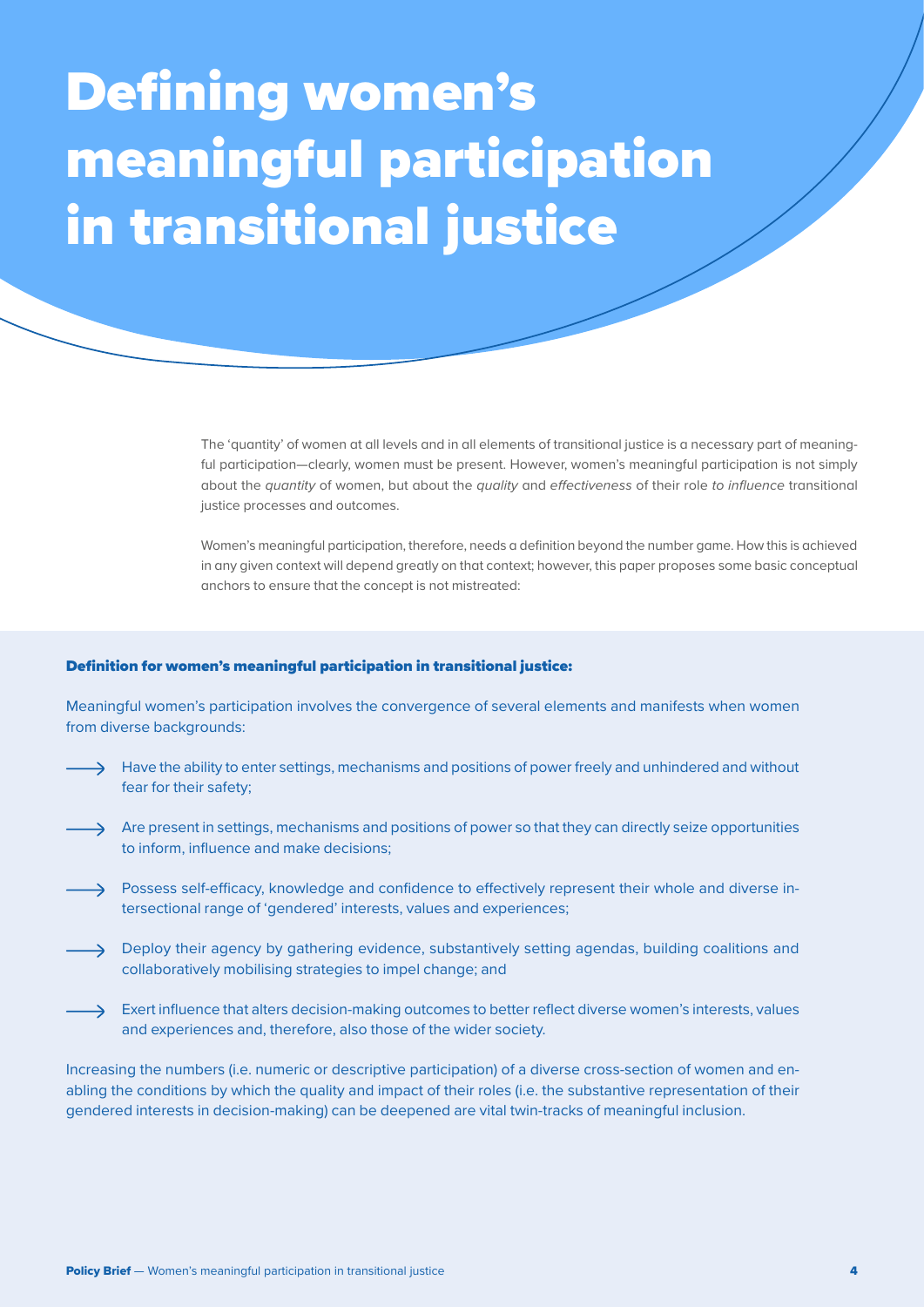## Women's participation in transitional justice takes many forms

The table below constructs a practical framework for thinking through typologies of women stakeholders and the roles they take in transitional justice. These are not exclusive and can be complex/hybridized (e.g. female perpetrators coerced into committing violations or is also a survivor-victim of violations).

| <b>Stakeholder</b><br><b>Typologies</b> | ٠<br>٠<br>→<br>→<br>→<br>÷<br>→<br>→              | Survivor-victims of large-scale past abuses - who experience legacies of harm, traumas, threats to their<br>safety and marginalization both during and after the abuses suffered<br>Relatives of survivor-victims - who experience different legacies of loss, trauma, threats to their safety and<br>marginalization both during and after the abuses suffered<br><b>Witnesses</b> – who experience their own legacies of trauma and insecurity<br>Women's survivor-victims organizations, associations and networks, as well as allied women's orga-<br>nizations (local, national and international)<br>Women leaders of allied local, national and international organizations/movements (e.g. for survi-<br>vor-victims, human rights, women's rights, etc.)<br>Catalytic and emblematic 'advocates'-from political, legal, human rights, peacebuilding cultural, scientif-<br>ic, trades, professional, business, religious, traditional and other realms<br>Women from wider society-allied stakeholders who did not experience the direct effects of large-scale<br>past abuses, but ultimately live the indirect social, economic and political consequences of the past (includ-<br>ing the risks of recurrence)<br><b>Women bystanders and perpetrators</b> —potentially including former female combatants and/or members<br>of the security sector (whether state or non-state) |                                                                                                                                                                                                                           |  |  |  |
|-----------------------------------------|---------------------------------------------------|----------------------------------------------------------------------------------------------------------------------------------------------------------------------------------------------------------------------------------------------------------------------------------------------------------------------------------------------------------------------------------------------------------------------------------------------------------------------------------------------------------------------------------------------------------------------------------------------------------------------------------------------------------------------------------------------------------------------------------------------------------------------------------------------------------------------------------------------------------------------------------------------------------------------------------------------------------------------------------------------------------------------------------------------------------------------------------------------------------------------------------------------------------------------------------------------------------------------------------------------------------------------------------------------------------------------------------------------------------------------------------------------|---------------------------------------------------------------------------------------------------------------------------------------------------------------------------------------------------------------------------|--|--|--|
|                                         |                                                   |                                                                                                                                                                                                                                                                                                                                                                                                                                                                                                                                                                                                                                                                                                                                                                                                                                                                                                                                                                                                                                                                                                                                                                                                                                                                                                                                                                                              |                                                                                                                                                                                                                           |  |  |  |
| <b>Role</b><br><b>Typologies</b>        | As agents of<br>accountability -<br>women holding | ٠<br>۰                                                                                                                                                                                                                                                                                                                                                                                                                                                                                                                                                                                                                                                                                                                                                                                                                                                                                                                                                                                                                                                                                                                                                                                                                                                                                                                                                                                       | Demanding and using transitional justice rights and 'benefits', such as reparations<br>Participating in and influencing public consultations, such as in the design of transi-<br>tional justice processes and mechanisms |  |  |  |
|                                         | duty-bearers to<br>account:                       | ÷                                                                                                                                                                                                                                                                                                                                                                                                                                                                                                                                                                                                                                                                                                                                                                                                                                                                                                                                                                                                                                                                                                                                                                                                                                                                                                                                                                                            | Seeking truth, filing criminal cases and testifying (including, for example, women jour-<br>nalists reporting on past human rights abuses as a form of truth-telling)                                                     |  |  |  |
|                                         |                                                   | ٠                                                                                                                                                                                                                                                                                                                                                                                                                                                                                                                                                                                                                                                                                                                                                                                                                                                                                                                                                                                                                                                                                                                                                                                                                                                                                                                                                                                            | Monitoring transitional justice processes and mechanisms, as well as working as<br>women's rights and human rights defenders                                                                                              |  |  |  |
|                                         |                                                   | →                                                                                                                                                                                                                                                                                                                                                                                                                                                                                                                                                                                                                                                                                                                                                                                                                                                                                                                                                                                                                                                                                                                                                                                                                                                                                                                                                                                            | Initiating legal challenges and reforms                                                                                                                                                                                   |  |  |  |
|                                         |                                                   | →                                                                                                                                                                                                                                                                                                                                                                                                                                                                                                                                                                                                                                                                                                                                                                                                                                                                                                                                                                                                                                                                                                                                                                                                                                                                                                                                                                                            | Mobilizing and representing the collective demands of communities and social<br>organizations                                                                                                                             |  |  |  |
|                                         |                                                   | →                                                                                                                                                                                                                                                                                                                                                                                                                                                                                                                                                                                                                                                                                                                                                                                                                                                                                                                                                                                                                                                                                                                                                                                                                                                                                                                                                                                            | Standing for elected positions and other direct political action                                                                                                                                                          |  |  |  |
|                                         |                                                   | →                                                                                                                                                                                                                                                                                                                                                                                                                                                                                                                                                                                                                                                                                                                                                                                                                                                                                                                                                                                                                                                                                                                                                                                                                                                                                                                                                                                            | Facilitating survivor-victim outreach and advocating with government                                                                                                                                                      |  |  |  |
|                                         |                                                   | →                                                                                                                                                                                                                                                                                                                                                                                                                                                                                                                                                                                                                                                                                                                                                                                                                                                                                                                                                                                                                                                                                                                                                                                                                                                                                                                                                                                            | Mobilizing public feedback, information, education, advocacy and 'mass action'<br>campaigns                                                                                                                               |  |  |  |
|                                         |                                                   | →                                                                                                                                                                                                                                                                                                                                                                                                                                                                                                                                                                                                                                                                                                                                                                                                                                                                                                                                                                                                                                                                                                                                                                                                                                                                                                                                                                                            | Researching and analysing case studies, thematics and practices, building and shar-<br>ing expert knowledge bases                                                                                                         |  |  |  |
|                                         |                                                   | →                                                                                                                                                                                                                                                                                                                                                                                                                                                                                                                                                                                                                                                                                                                                                                                                                                                                                                                                                                                                                                                                                                                                                                                                                                                                                                                                                                                            | Documenting, evidence gathering and local truth seeking of violations                                                                                                                                                     |  |  |  |
|                                         | As agents of social<br>change – women             | $\rightarrow$                                                                                                                                                                                                                                                                                                                                                                                                                                                                                                                                                                                                                                                                                                                                                                                                                                                                                                                                                                                                                                                                                                                                                                                                                                                                                                                                                                                | Providing networking, relief, legal aid, health, psychosocial, protection and monitor-<br>ing services and spaces for survivor-victims                                                                                    |  |  |  |
|                                         | actively trans-                                   | →                                                                                                                                                                                                                                                                                                                                                                                                                                                                                                                                                                                                                                                                                                                                                                                                                                                                                                                                                                                                                                                                                                                                                                                                                                                                                                                                                                                            | Memorialising, especially through appropriate local, gendered and traditional practices                                                                                                                                   |  |  |  |
|                                         | forming the social<br>discourse:                  | ÷                                                                                                                                                                                                                                                                                                                                                                                                                                                                                                                                                                                                                                                                                                                                                                                                                                                                                                                                                                                                                                                                                                                                                                                                                                                                                                                                                                                            | Healing, peacebuilding and reconciliation, at the personal, family, community and<br>social levels                                                                                                                        |  |  |  |
|                                         |                                                   | →                                                                                                                                                                                                                                                                                                                                                                                                                                                                                                                                                                                                                                                                                                                                                                                                                                                                                                                                                                                                                                                                                                                                                                                                                                                                                                                                                                                            | Inspiring other women to participate in public life, including in justice-related<br>professions                                                                                                                          |  |  |  |
|                                         |                                                   | →                                                                                                                                                                                                                                                                                                                                                                                                                                                                                                                                                                                                                                                                                                                                                                                                                                                                                                                                                                                                                                                                                                                                                                                                                                                                                                                                                                                            | Educating the public and raising public awareness                                                                                                                                                                         |  |  |  |
|                                         |                                                   | →                                                                                                                                                                                                                                                                                                                                                                                                                                                                                                                                                                                                                                                                                                                                                                                                                                                                                                                                                                                                                                                                                                                                                                                                                                                                                                                                                                                            | Leading and catalysing women's networking/mobilization and 'mass action' public<br>mobilization to demand change                                                                                                          |  |  |  |
|                                         |                                                   | →                                                                                                                                                                                                                                                                                                                                                                                                                                                                                                                                                                                                                                                                                                                                                                                                                                                                                                                                                                                                                                                                                                                                                                                                                                                                                                                                                                                            | Taking over as household heads and income earners                                                                                                                                                                         |  |  |  |
|                                         |                                                   | ÷                                                                                                                                                                                                                                                                                                                                                                                                                                                                                                                                                                                                                                                                                                                                                                                                                                                                                                                                                                                                                                                                                                                                                                                                                                                                                                                                                                                            | Acting as unacknowledged private/domestic social agents, as mothers, spouses,<br>carers, memory-keepers, faith leaders, etc. in the family and in the community                                                           |  |  |  |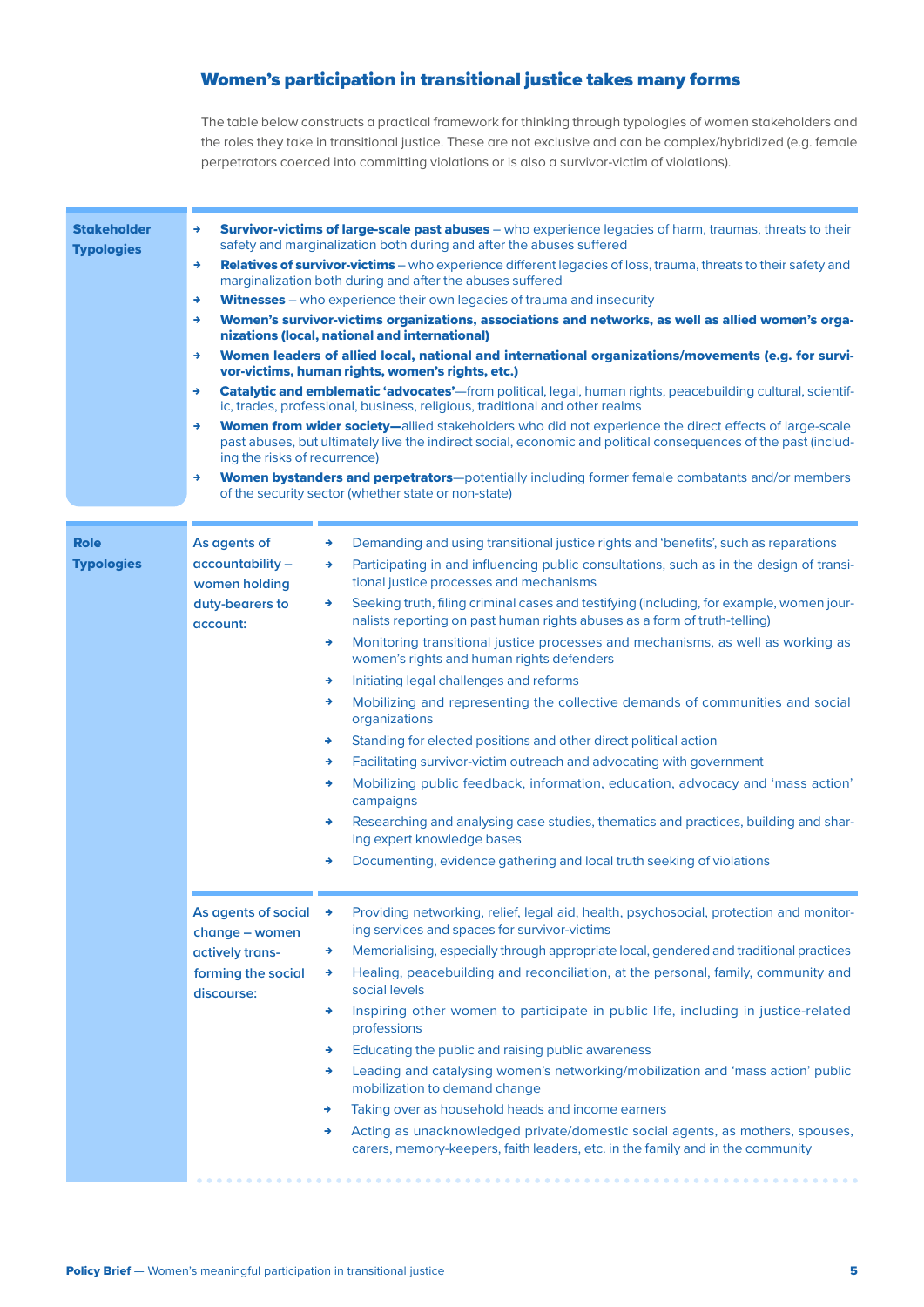| <b>Role</b><br><b>Typologies</b> | As duty-bearers<br>- women shap-<br>ing structures and<br>systems: | $\rightarrow$ | Determining the political, legal, institutional, administrative and financial framework<br>for transition justice processes and mechanisms—such as duty-bearers in the legisla-<br>tive, executive and judicial branches of state, negotiators of peace/political transition<br>agreements, political leaders, etc. |  |  |  |  |
|----------------------------------|--------------------------------------------------------------------|---------------|---------------------------------------------------------------------------------------------------------------------------------------------------------------------------------------------------------------------------------------------------------------------------------------------------------------------|--|--|--|--|
|                                  |                                                                    | $\rightarrow$ | Managing implementation of specific transitional justice processes and mechanisms—<br>such as women justice professionals, including female prosecutors, judges, investi-<br>gators, interpreters, members of truth commissions, etc.                                                                               |  |  |  |  |
|                                  |                                                                    | $\rightarrow$ | Providing technical expertise to the design, implementation and oversight of transition-<br>al justice processes and mechanisms-such as gender, legal, psychosocial, witness<br>protection, reparations, evidence gathering and other experts                                                                       |  |  |  |  |
|                                  |                                                                    | $\rightarrow$ | Providing formal transitional justice services and support to survivors-victims, descen-<br>dants/family and witnesses-such as the delivery of relief, reparations, health and<br>other services                                                                                                                    |  |  |  |  |

**..........** 

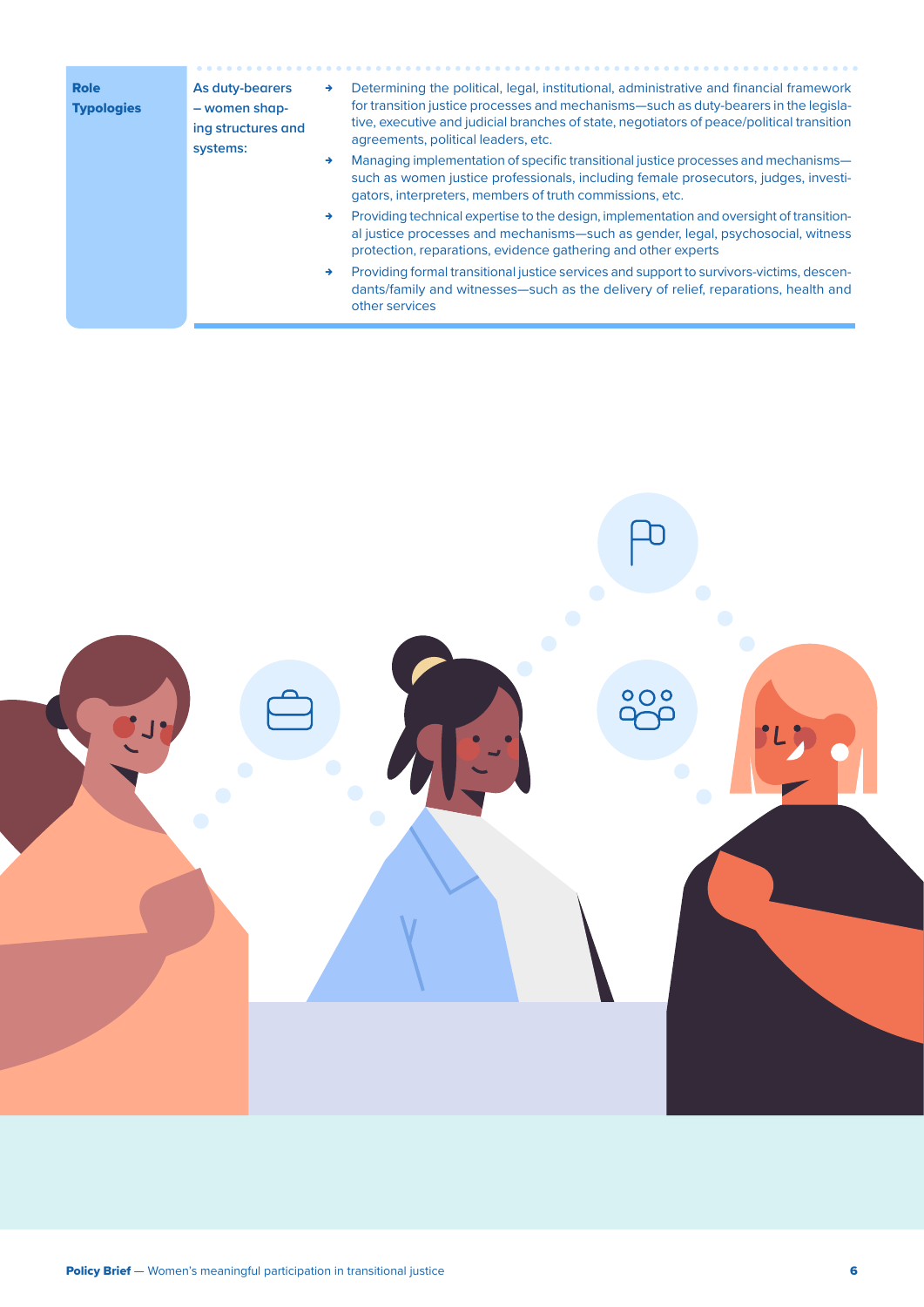## Key lessons for women's meaningful participation in transitional justice

The brief highlights eleven key lessons for putting into practice women's meaningful participation in transitional justice:

#### Lesson 1

### Accommodating intersectionality is essential

Women are not a monolithic group. Meaningful women's participation must inherently include representation of the full diversity of women in any given context by recognising that gender is only one axis that intersects with many other forms of identity and experience.

Inclusive transitional justice processes and mechanisms recognise that different axes of identity intersect to amplify women's vulnerability and exclusion through multiple and overlapping oppressions.

#### Transparent and inclusive selection is key Lesson 2

Involving greater complexity, resources, time and thoughtfulness, inclusive selection processes should be:





Include specific diversity criteria

#### Carried out in collaboration with or even by constituent stakeholders

Procedures could include public invitations, nominations, elections and advertisement for positions, but also 'open-access' participation measures and the use of gender equality quotas, 'sampling' or other temporary special measures.

Specific requirements could ensure certain leadership and representation positions are reserved for (local) women.

More expansive and non-hierarchical violation/harm categories will accommodate and promote the interest of women to participate.

Place more emphasis on lived experience and 'representative' criteria/competencies.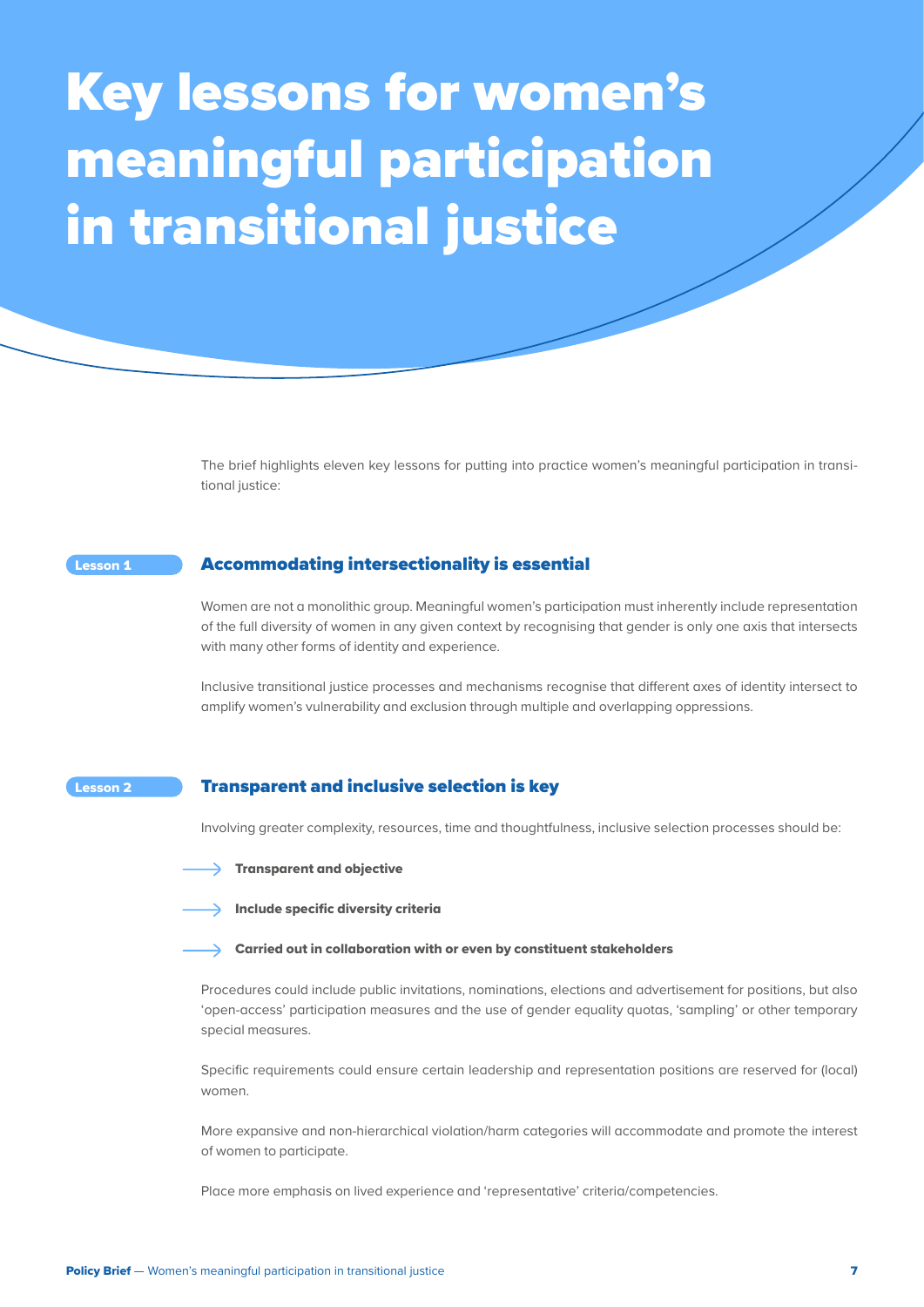#### Lesson 3

## Women's meaningful participation must grapple with male power structures

It is impossible to consider women's meaningful participation without considering men and male power as essential parts of the equation.

Unmasking, acknowledging and analysing male dominated power structures and the resulting barriers against women's participation is essential from the outset.

#### Lesson 4

## Women's meaningful participation takes place 'before' and 'after' implementation

It is vital that women participate in preparatory/design and follow-up aspects, not just in the 'conduct' of transitional justice processes.

**Design phase** participation, such as: pre-design consultations and analysis; peace agreement / political negotiations that determine the shape and priorities of transitional justice processes; political, policy and technical design of transitional justice implementation; the drafting and passage of related legislation; etc.

Monitoring, evaluation and accountability phases, such as: designing and setting indicators/milestones; implementation tracking and accountability mechanisms; post-implementation tracking and evaluation; collection and analysis of monitoring data; etc.

#### The 'timing' of transitional justice processes impacts women's meaningful participation Lesson 5

Delay diminishes potential for significant gender transformative outcomes—erasure becomes easier and violence against women continues even if conflict has ended.

Expect and plan for the reality that discussions and efforts to deal with the past often take place over several decades.

In the meantime, support efforts to preserve a record of the past and mitigate against evidence or witness testimony being lost or eroded.

Time may be necessary for progressively enabling greater women's participation—'meaningful' sometimes means taking the time necessary to do women's inclusion well.

Over time, women leaders, survivor-victims and organizations are compelled to develop capacities, build coalitions and expand pockets of vested interest.

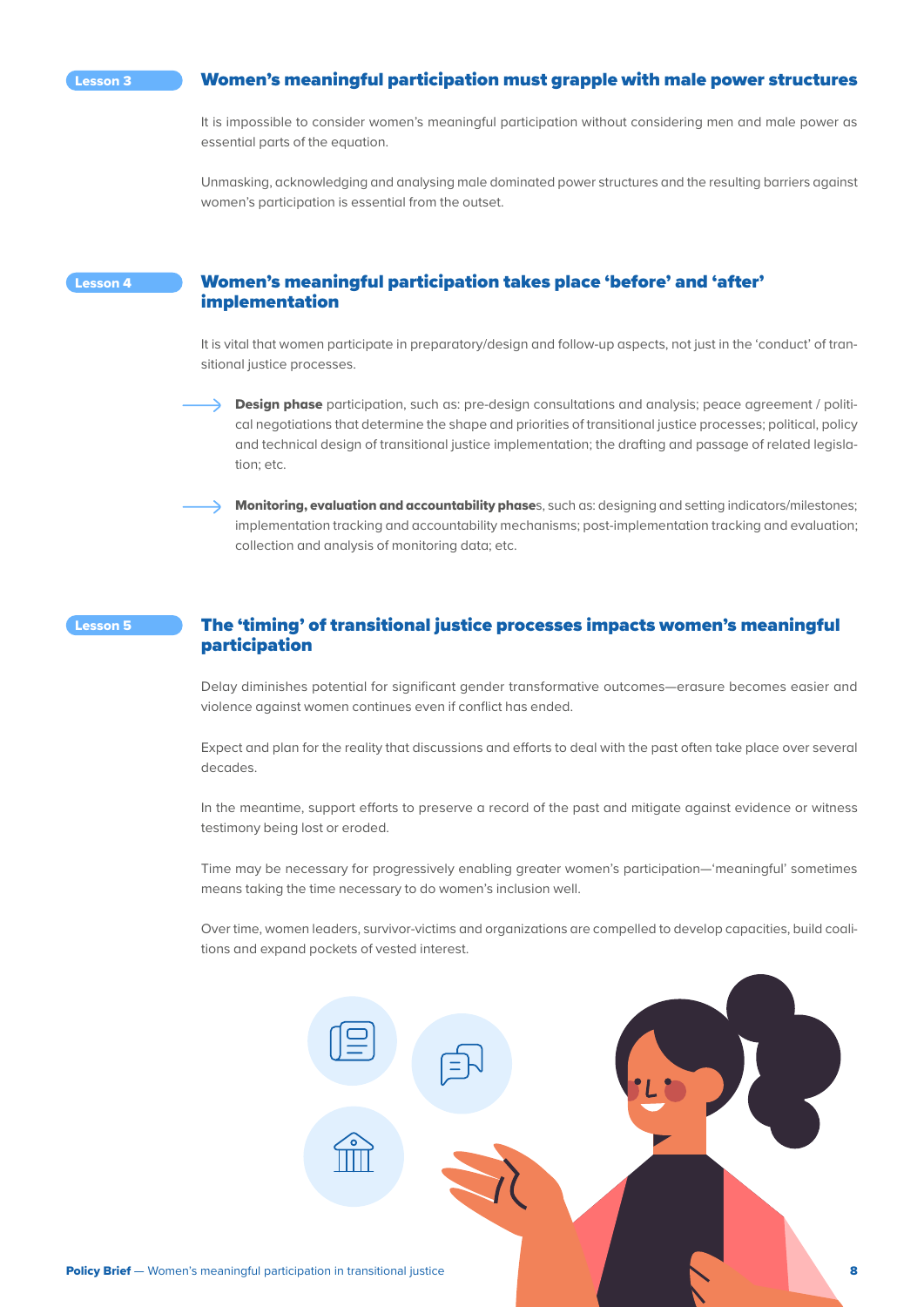#### Lesson 6

## Women should have opportunities to participate across all stakeholders typologies

Some critique that acknowledgement of sexual and gender-based violence (SGBV) as grave violations has reduced women solely to 'victims of sexual violence', working against the larger project of equality.

It also distracts attention from the wide range of complex and intersecting harms that women face during and after conflict—i.e. sexual violence may not be the worst abuse.

An SGBV / conflict related sexual violence (CRSV) approach can often become preoccupied with 'response' rather than prevention or addressing the underlying root causes.

It is essential for women survivor-victims themselves to directly examine and highlight all possible violations, harm and survival experiences.

Lesson 7

### Understanding the gendered social context is imperative

Transitional justice cannot pursue or achieve gender equality in isolation from the context—context is everything.

Women's meaningful participation within any transitional justice process will have increased success when complemented by parallel social, political and development strategies or frameworks for women's meaningful participation and gender equality.

Women's meaningful participation in transitional justice is political—so be political.

Locally grounded gender, political and context analysis is necessary.

#### Ground transitional justice in local women and their needs and priorities Lesson 8

Transitional justice should be grounded in and serve the needs and priorities of local women, rather than local women having to serve the needs and priorities of transitional justice.

Locally define concepts, agendas and methods for transitional justice and women's meaningful participation. Listen to women—meet them where and how they live.

Engage local women as experts, particularly on the basis of their lived experience.

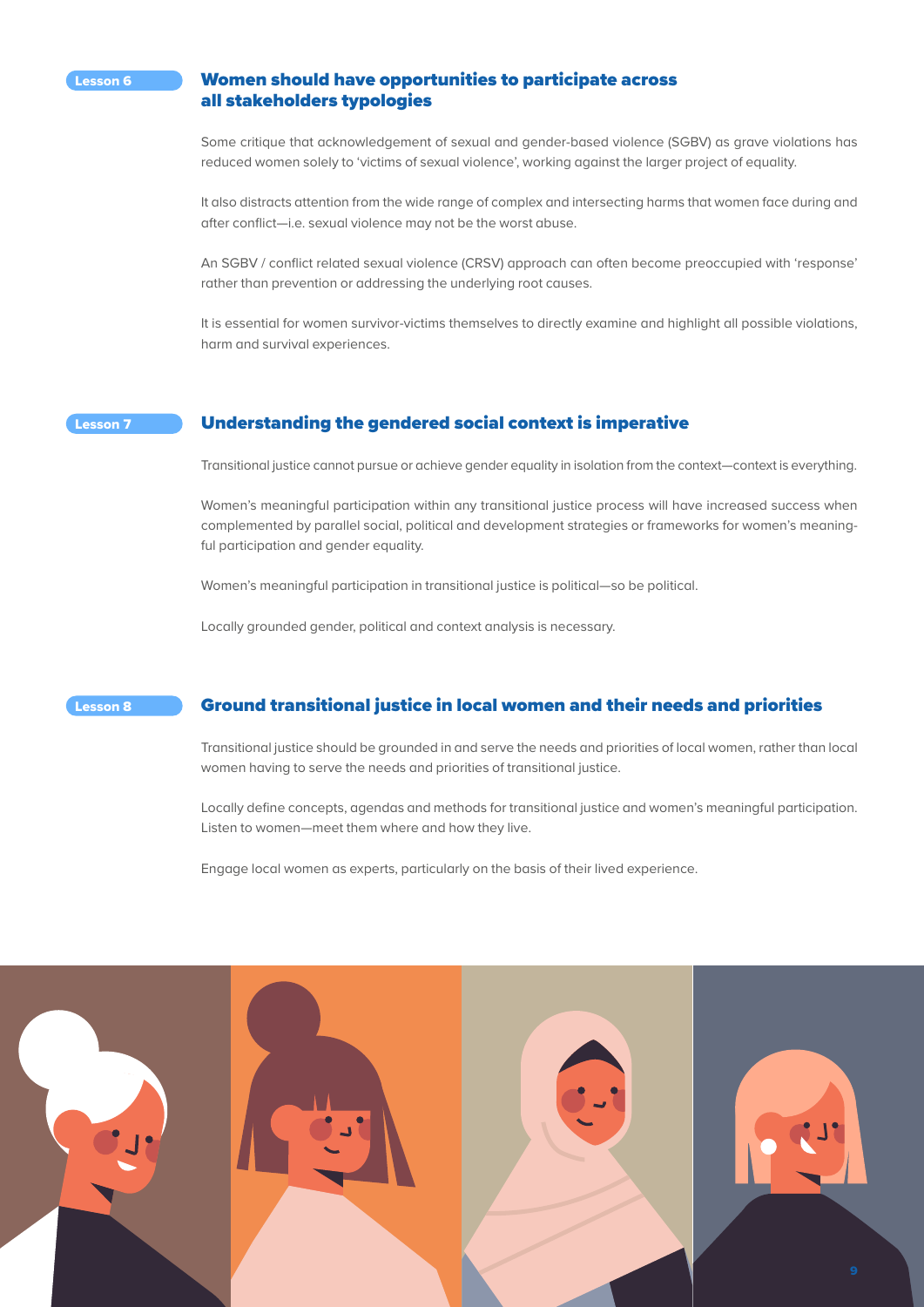#### Lesson 9

## Integrate continuous women-inclusive participatory dialogue across all aspects and phases

Replace one-off or time-limited consultation exercises with ongoing women-inclusive participatory dialogue systems—women's participation should not be an 'add-on' but part of the very DNA and foundation of transitional justice processes.

Structure women-inclusive participatory dialogue as an ongoing 'pillar' underlying all other pillars and phases of transitional justice.

A combination of formal and non-formal participatory approaches would improve women's meaningful participation and their ability to seek redress and change.

\*Caution: Do not reify locally grounded and participatory dialogue approaches.

#### Cultivate public buy-in and plan for 'pushback' Lesson 10

Proponents of women's meaningful participation face significant risks of 'pushback', harassment, threats and acts of violence.

Expansion of women's roles/rights is frequently resisted or rolled-back in 'peace time'.

Public buy-in to gender equality cannot be taken for granted, especially in contexts of enduring gender discrimination and deeply embedded patriarchy.

All transitional justice stakeholders and duty-bearers are responsible for ongoing public communication and mobilizing wider constituencies to support inclusion.

#### Lesson 11

## Be mindful not to increase deficits of trust

Unmet expectations of victims from previous failed processes to deal with the past are powerful structural obstacles to inclusion.

Deficits of trust are accentuated in contexts where there is fundamental mistrust between certain parts of the population and the State.

When transitional justice efforts have ignored/excluded or under-delivered for women, trust is unlikely to be regained through 'more of the same'.

Carelessness and working with women as an 'afterthought' can result in mistakes that cripple women's trust in the process.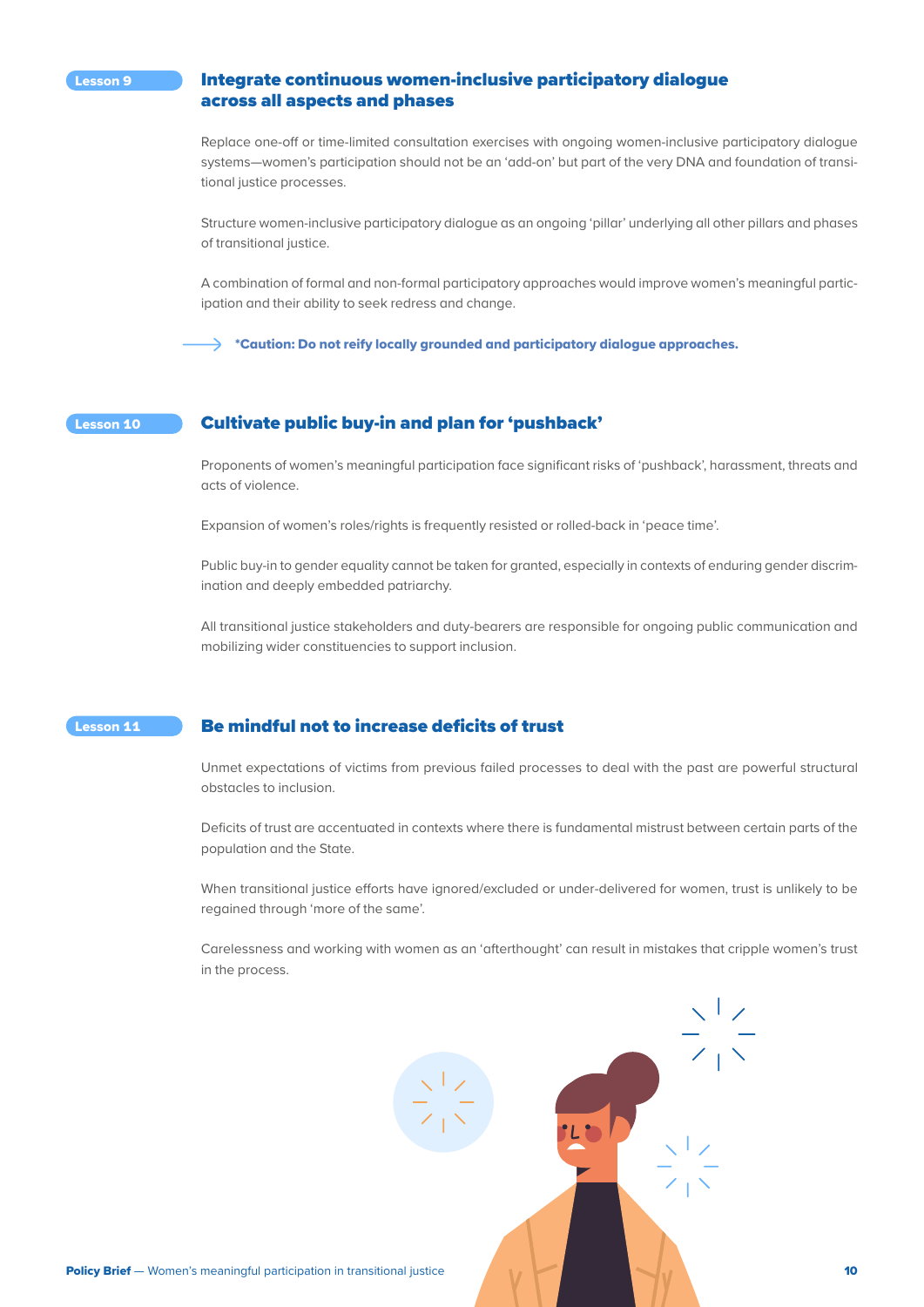## Smarter programming for women's participation in transitional justice

This paper suggests deeper considerations for transitional justice programming are required, including:

## Re-imagine change models for women's meaningful participation in transitional justice

Significant critiques suggest that current transitional justice models cannot resolve women's participation and gender equality. Instead, women's meaningful participation better intersects with a 'transformational justice' perspective: women experience gendered violations because of their systemic exclusion, inequality and discrimination—therefore, it is insufficient for transitional justice to acknowledge, compensate, repair and then 'return' women to situations where they do not effectively enjoy their rights. It must contribute to transforming the pre-existing systemic conditions of inequality that endangered women in the first place, endanger them in the present and will continue to endanger them into the future.

From this perspective, women's participation and 'transformative' approaches are better served by processbased change models that acknowledge the complexity of social systems (which behave more like complex, adaptive and dynamic ecosystems) and that these systems cannot be 'controlled' through the linear and causal-determinist change models that dominate transitional justice programming.

Instead, change models should shift towards a reflective and flexible understanding of how change takes place in a given context and community and adopt process-based change models that are:

Survivor-victim and stakeholder centred;



#### Agile and adaptive.

More broadly, a renewed vision is encouraged where transitional justice "is bottom-up, locally owned, victim-centered, contextually tailored, politically and culturally grounded in ways that foreground an array of options, oriented towards root causes and a broad array of structures of power and domination, and better coordinated with development and peacebuilding work." Part of this is a return to thinking of transitional justice pillars as tools rather than prescriptions or blueprints.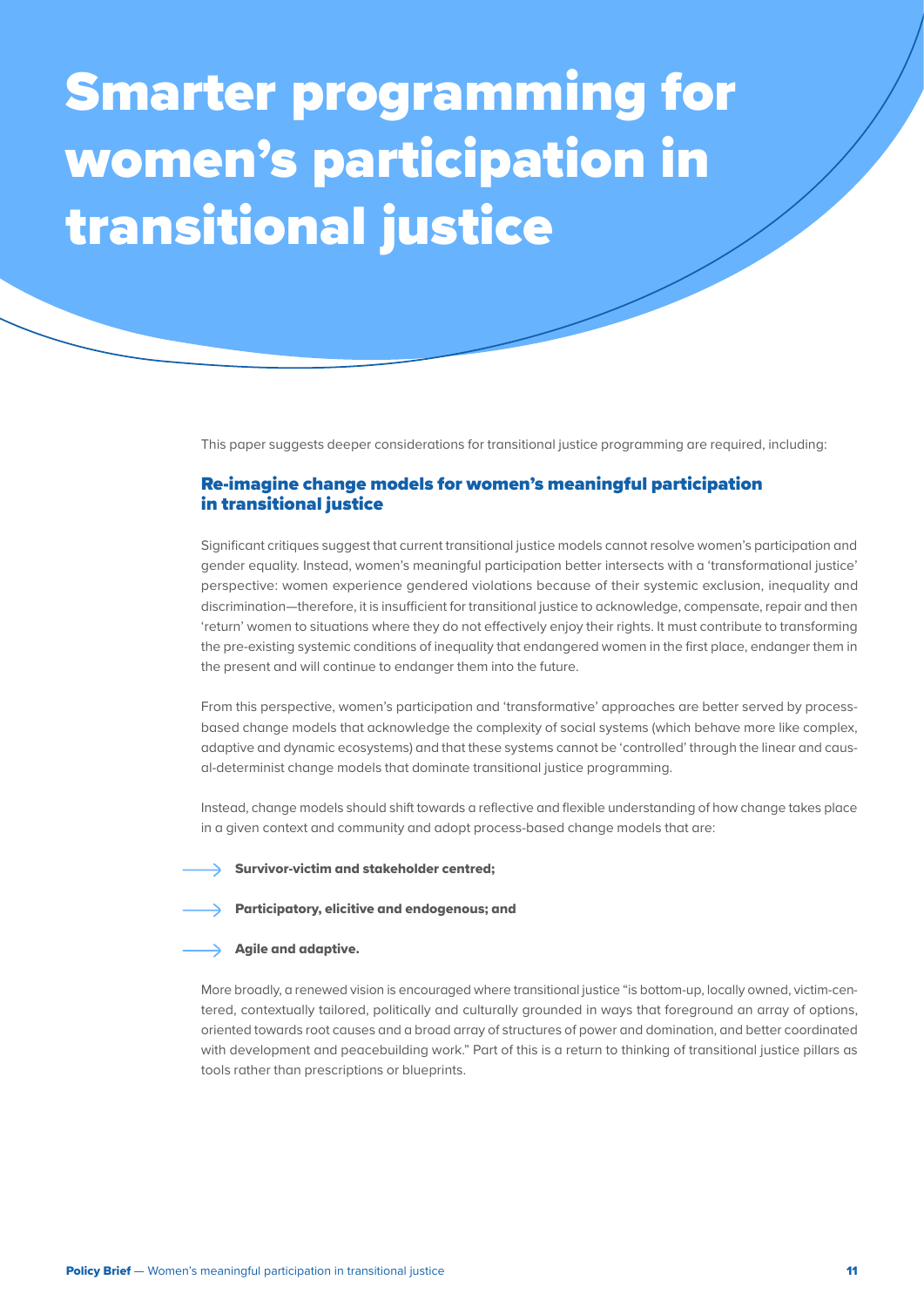## Re-imagine gender transformation outcomes for women's meaningful participation in transitional justice

While certain gender parity and equality targets are necessary, 'counting' does not tell us much about outcomes and impacts. Instead, this paper suggests richer conceptualisations of what could be considered valid 'gender transformation' outcomes for women's participation in transitional justice:

### Additional outcome domains should be seen as relevant—such as:

- $\rightarrow$  **Processes outcomes** focused on establishing, promoting, monitoring and adapting key characteristics of transitional justice, such as being sufficiently inclusive and gender sensitive;
- → Participation itself as an outcome because participation is, in itself, an act of recognition and sends a social meaning of women's ability to rule;
	- $\rightarrow$  Individual outcomes focused on the internal and external changes in the lived experience of individual women;
- Household and community outcomes including changes in the relationships, behaviour, attitudes, understandings and lived experience at the social level; and
	- $\rightarrow$  Social discourse and history outcomes focusing on changes in social values, expectations, behaviours and imagination about gender equality, but also ways in which society remembers.

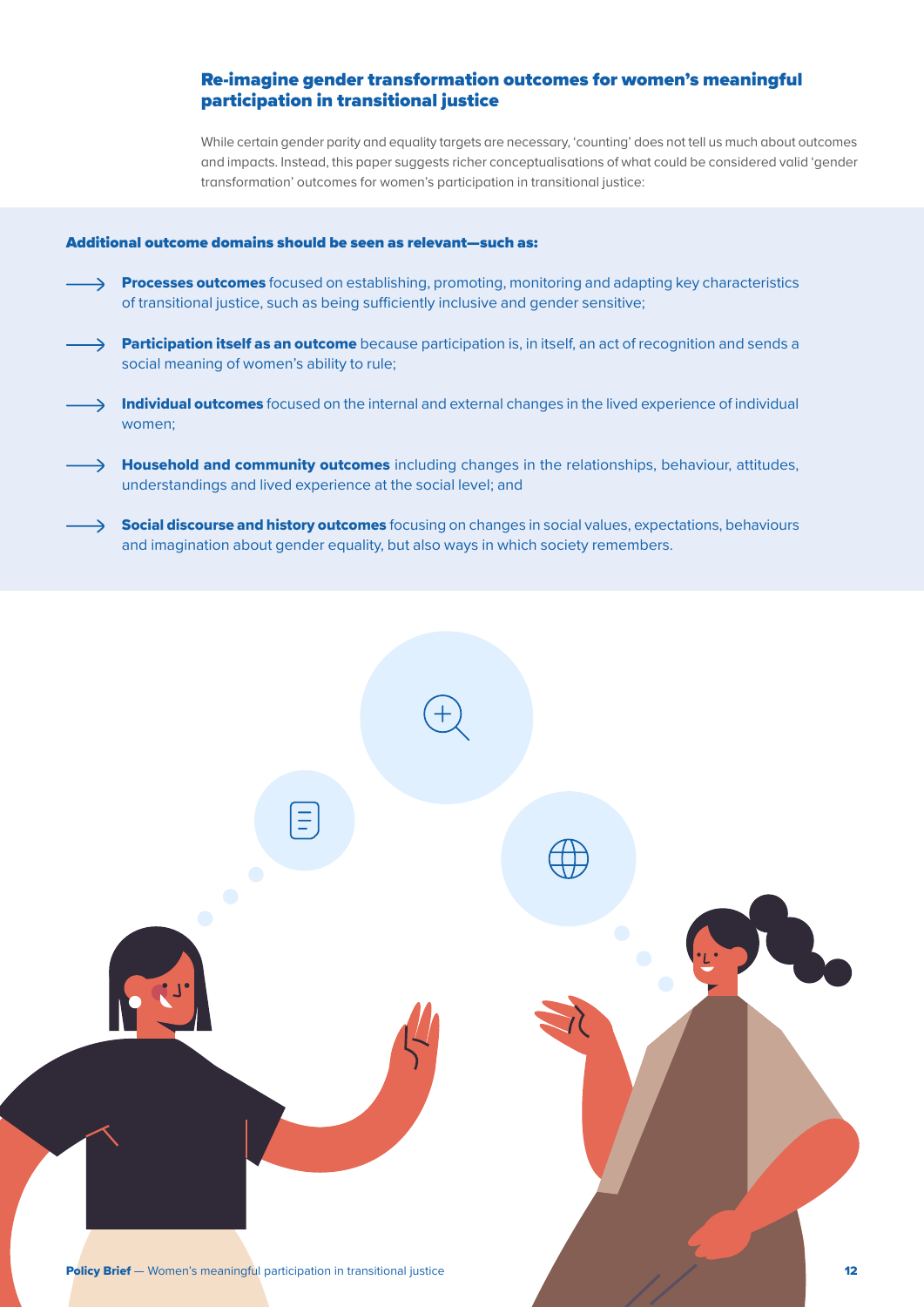## Proposed benchmarks for women's meaningful participation in transitional justice

This paper suggests 'benchmarks' for what women's meaningful participation in transitional justice would ideally 'look like' if they are to contribute in some way towards gender transformative outcomes:

## Benchmarks: Meaningful women's participation is more likely to be achieved when transitional justice processes…

- Acknowledge and obligate efforts towards transforming the structural causes and impacts resulting from legacies of past abuse (including systemic gender discrimination, embedded patriarchy, sexist masculinities and women's political, social and economic rights violations/disadvantages);  $\blacktriangle$
- Obligate women's equal participation and a gender perspective in precursor processes; 2
- Obligate women's equal participation and a gender perspective at all levels and throughout design, implementation and monitoring; 3
- Prioritise contextualisation as a means to deliver value to women in that context; 4
- Integrate continuous women-inclusive participatory dialogue throughout design, implementation and monitoring; 5
- Integrate substantive representational roles for women's survivor-victim groups and their allies throughout design, implementation and monitoring; 6
- Adopt process-based change models emphasizing agile approaches; and 7
- Benefit from consistent, informed, and long-term international attention and support. 8

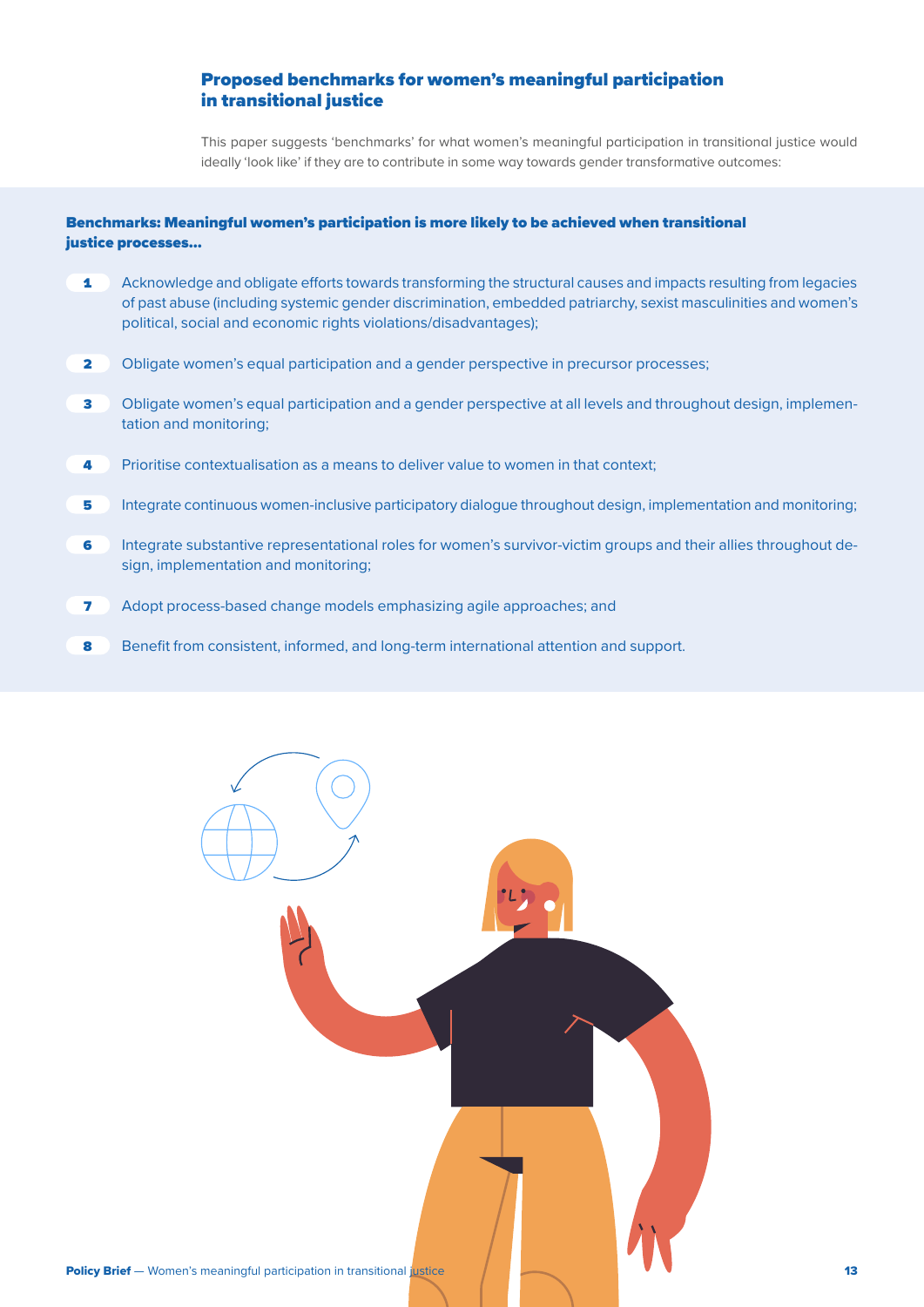## Recommendations